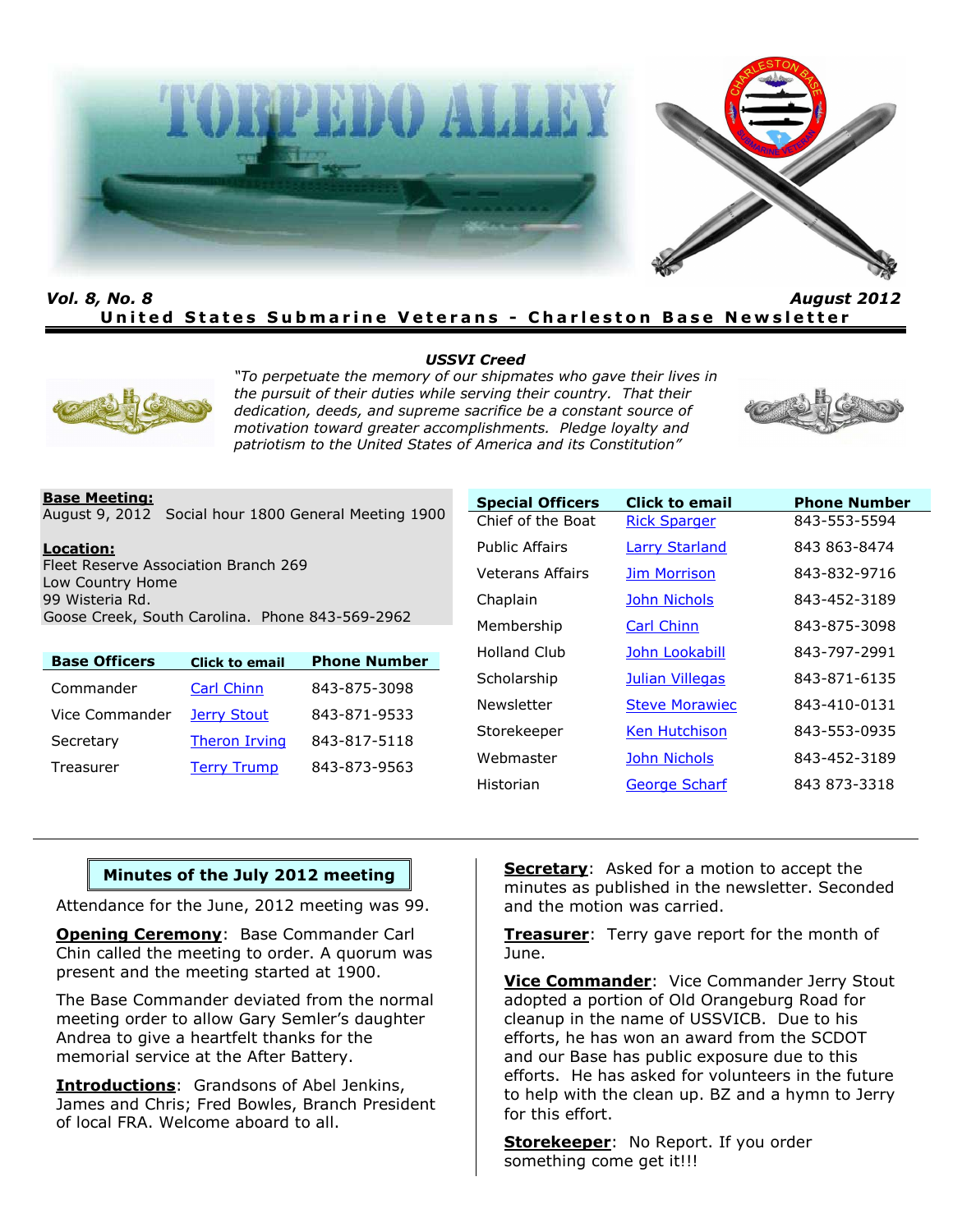# **Scholarship**: No report.

## **Public Affairs**: No report.

**Chaplain**: To begin with I would like Charlie Holycross to stand. I publicly want to say thanks to Charlie for his dedication visiting our shipmates who've been in the downtown hospitals. Several months ago Charlie kindly offered to assist with those hospital visits. And, being the very smart person that I am, I quickly took him up on his offer. Thank you Charlie.

- **Gary Semler, MMCM (SS), US Navy Retired**, departed on EP on March 19th. A memorial service was held at the After Battery on Saturday, June 23rd at 1300. The service was very well attended. The AB gang did a great job setting up for the service and for the picnic following.
- **Pauline Stank**, Ed's wife, is still at Duke. The latest update from Ed is that she is still on a ventilator 24/7 and having major anxiety issues. Those visitors she's had make her very happy. They have been at Duke this time for 4 months.
- **Greg Czech**, a member of Denizens of the Deep, is in the VA hospital in Augusta. He had spinal surgery in April and afterward could not move his legs. A follow-up surgery a week later corrected some of the problem. He is having slow but constant improvement and should be moved to a rehab location soon.
- **Lucy Osborne**, Sandra Woodley's sisterin-law, who was fighting bone cancer, passed away late Wednesday evening.
- **Erma Cleeve**, Richard's wife, passed away on Saturday, July 7th. The funeral was yesterday and ten base members attended.
- **Tom Skorepa** will be going in for a hernia operation on the 19th. He's hoping this is the last one for a long time.
- **PM Smith** had knee surgery on Tuesday and was released this afternoon.
- **Bill Buxton** is in Summerville Medical. He fell on Monday and broke his right humerus and right elbow in three places. He will have surgery as soon as the swelling goes down and is not sure how long he'll be in the hospital.
- **Lee Allison** had a hip operation on June 4th at the VA. He is home recovering. However it turns out the hip problem is really a nerve issue that will need to be corrected.
- **Henry 'Skip' Gilmer** is now confined to a wheelchair and needs a voice simulator to

communicate. However, his mind is very clear. Skip lives in Anderson, SC and is a Charleston Base member.

• **HMCS (SS) Ray Murphy**, one of our WWII SubVets now living in Portland OR with his family, recently had a stroke and is doing well. He is able to talk and is coherent.

The following shipmates departed on Eternal Patrol this past month. None were members of Charleston Base.

- **QMC (SS) Milton R. Gaedt Sr.**, departed on EP on June 21st in Uncasville CT. Milton qualified on the USS SARDA in 1948. He was a life member of USSVI and Groton Base, and a member of the Holland Club.
- **William 'Bill' Mayo** departed on EP on July 1st in Ridgeville. Bill was a retired submariner but not a member of USSVI.
- **Waymon Shane Waits** departed on EP on July 7th in Summerville. Shane was a submariner and made at least a dozen patrols but he was not a member of USSVI.

Members are encouraged to go to the Funeral Home Guest book for a fellow brother of the Phin and offer a few words of condolence to a grieving family.

**Webmaster**: Please visit our site at:

### <http://www.ussvicb.org/>

The following are available on the website under documents:

Form SF180 Military Records Request – to request documents for veterans or deceased veterans

Page 2 – it would really be helpful if everyone would complete a Page 2 for me.

Important Instructions for the family: How to get replacement records Ready reference Contact Info/Phone numbers Retiree checklist – what survivors should know Guide for family members of surviving spouses How to report the death of a military retiree or annuitant

A Guide for getting your affairs in order

Please get your photograph taken if you haven't already done so. Also, please complete your Page 2 if you haven't done so.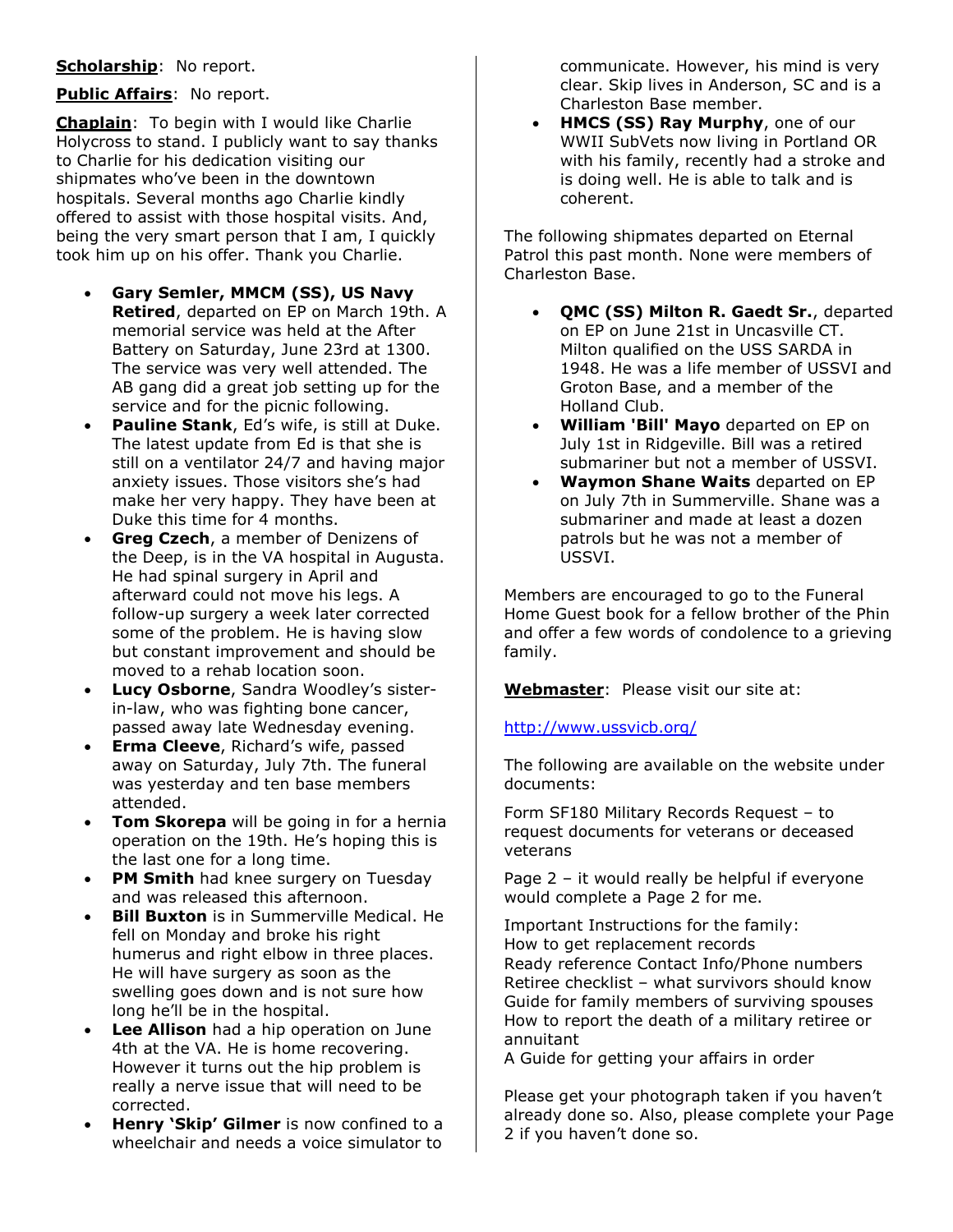### **Veteran's Affairs**: No report

**Little David:** No report

**Holland Club**: No report

**SUBVETS WWII**: Next meeting 16 August 2012. 5 WWII Vets in attendance tonight.

### **Historian**: No report

**District Commander:** Happy 15th anniversary to Charleston Base.

16 members have voted on line in the National Election so far. Online voting is available at the National Web Site - visit [ussvi](https://www.ussvi.org/home.asp) 

The WW II Memorial in Kings Bay will be October 31st thru November 4th. Each person attending will have had to submit an application from the Submarine Museum.

Patrick Householder will issue the 2013 calendar.

Remember to go on line and vote or send in the ballot that is in the American Submariner. The national website also has a mail in ballot.

**Nuclear Historian**: This is about the rumor mill as related to Greek Philosophy. Seems that Socrates was widely lauded for his wisdom and foresight. An acquaintance of his was rather excited to relate a tidbit of news about a fellow Greek named Diogenes, but before he could say anything, Socrates said that his bit of news had to pass the "Triple Filter Test". Pray tell me, said the acquaintance, what is this test? Socrates related the three filters as being Truth, Goodness and Usefulness.

Socrates: Are you sure what you are going to relate is true? The man said no. How about Goodness? Is it something Good? The man said that on the contrary…. So, said Socrates, you want to tell me something bad about Diogenes even though you're not certain it is true. The man shrugged, a little embarrassed. Socrates continued, you may still pass the filter as to the usefulness of this news. Is what you want to tell me about Diogenes going to be useful to me? No, not really replied the man. Well, concluded Socrates, if what you want to tell me is neither true, nor good, nor even useful, why tell it to me or anyone at all? The man was bewildered and ashamed. This is an example of why Socrates was such a great philosopher and held in such high esteem. This also explains why Socrates never found out that Diogenes was banging his wife.

**Fleet Reserve**: The annual convention is in August. Please all FRA members attend the monthly meetings.

Membership: Dues are payable now. Please expedite payment. A thank you card was received from Jessica Ford, a scholarship recipient. She wrote a short note thanking the base and Admiral Oz. It is truly refreshing to have a thoughtful teenager.

**Chief of the Boat**: Bravo Zulu and kudos to all hands that participated in our shipmate Gary Semler's Memorial Service - especially to Nick and the flag detail.

This year's hog roast will be on October  $13<sup>th</sup>$  at the Cooper River Partners site.

Jimmie Legg has kudos coming for dropping off our excess plaques and photos to the Razorback Base in Little Rock.

A 50/50 drawing was held at Gary's service with half going to the Semler family. They in turn donated a part of it to the scholarship fund.

**Base Commander**: Please vote in the upcoming National elections - National SubVets and Commander in Chief. Both elections are very important to us all.

**Old Business**: None.

**New Business**: None.

**Good Of The Order**: Tom Lufkin is heading the effort to save the USS Clamagore. The USS Clamagore Association is a 503(c) and is tax exempt. Donate here:

### <http://www.savetheclamagore.com/>

Donations are also tax deductible. Response has been astounding – more than \$6000.00 in just a short period of time.

Buddha relates an effort to raise funds for the Wounded Warrior Project. Buddha and No Neck (Dave Mueller) will collect donations for this worthy project.

Marty Sessler has volunteered to be the Public Event and Float coordinator.

**Depth Charge**: Drawing winner Harry Kirk donated \$100 to the Scholarship Fund.

**Meeting Adjourned**: The Base Commander adjourned the meeting at 1950.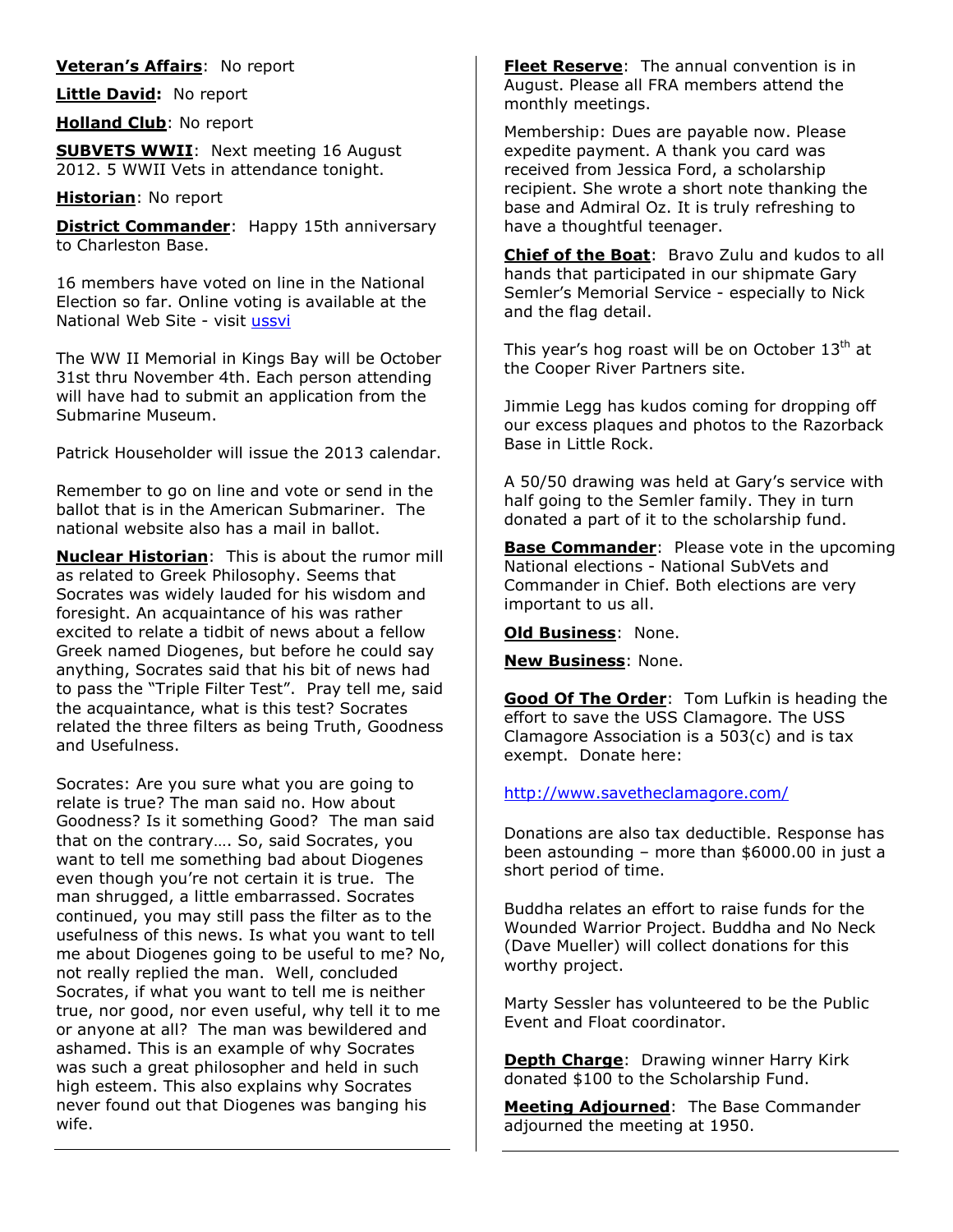*" I enlisted when I was a boy. The Navy looked after me like my mother. It fed me, took care of me and gave me wonderful opportunities." Tony Curtis* 

### **August Submarines Lost**

| <b>USS Bullhead</b> | SS-332 | August 6,1945   |
|---------------------|--------|-----------------|
| <b>USS Flier</b>    | SS-250 | August 13,1944  |
| <b>USS S-39</b>     | SS-144 | August 14,1942  |
| <b>USS Harder</b>   | SS-257 | August 24,1944  |
| <b>USS Cochino</b>  | SS-345 | August 26, 1949 |
| <b>USS Pompano</b>  | SS-181 | August 29, 1943 |

#### August Happenings

August 9 – Regular Monthly Meeting August 11 - [Free Skin Screenings at Splash Zone](http://www.charlestoncvb.com/visitors/events_news/charleston-events/free_skin_screenings_at_splash_zone-7719?search=&endDate=08/31/2012&category=15&category=6&category=13&category=11&category=2&category=10&category=14&category=4&category=8&categor) August 25/26 - [7th Annual Charleston Beach](http://www.charlestoncvb.com/visitors/events_news/charleston-events/7th_annual_charleston_beach_music_and_shag_festival-7739?search=&endDate=08/31/2012&category=15&category=6&category=13&category=11&category=2&category=10&category=14&category=4&ca)  [Music and Shag Festival](http://www.charlestoncvb.com/visitors/events_news/charleston-events/7th_annual_charleston_beach_music_and_shag_festival-7739?search=&endDate=08/31/2012&category=15&category=6&category=13&category=11&category=2&category=10&category=14&category=4&ca)



August Birthdays

| Allison   |
|-----------|
| Barnhart  |
| Clark     |
| Cleeve Jr |
| Daughtery |
| Freligh   |
| Graff     |

Hardaway LaRose Preston Henderson Larsen Reuer Hudson Lowman Snyder Hutchinson Mills Turner Ilgenfritz Morrow White Irving Mulkey

Hanson Kirby Nelms

Life is Simple

...either you're qualified or you're not!



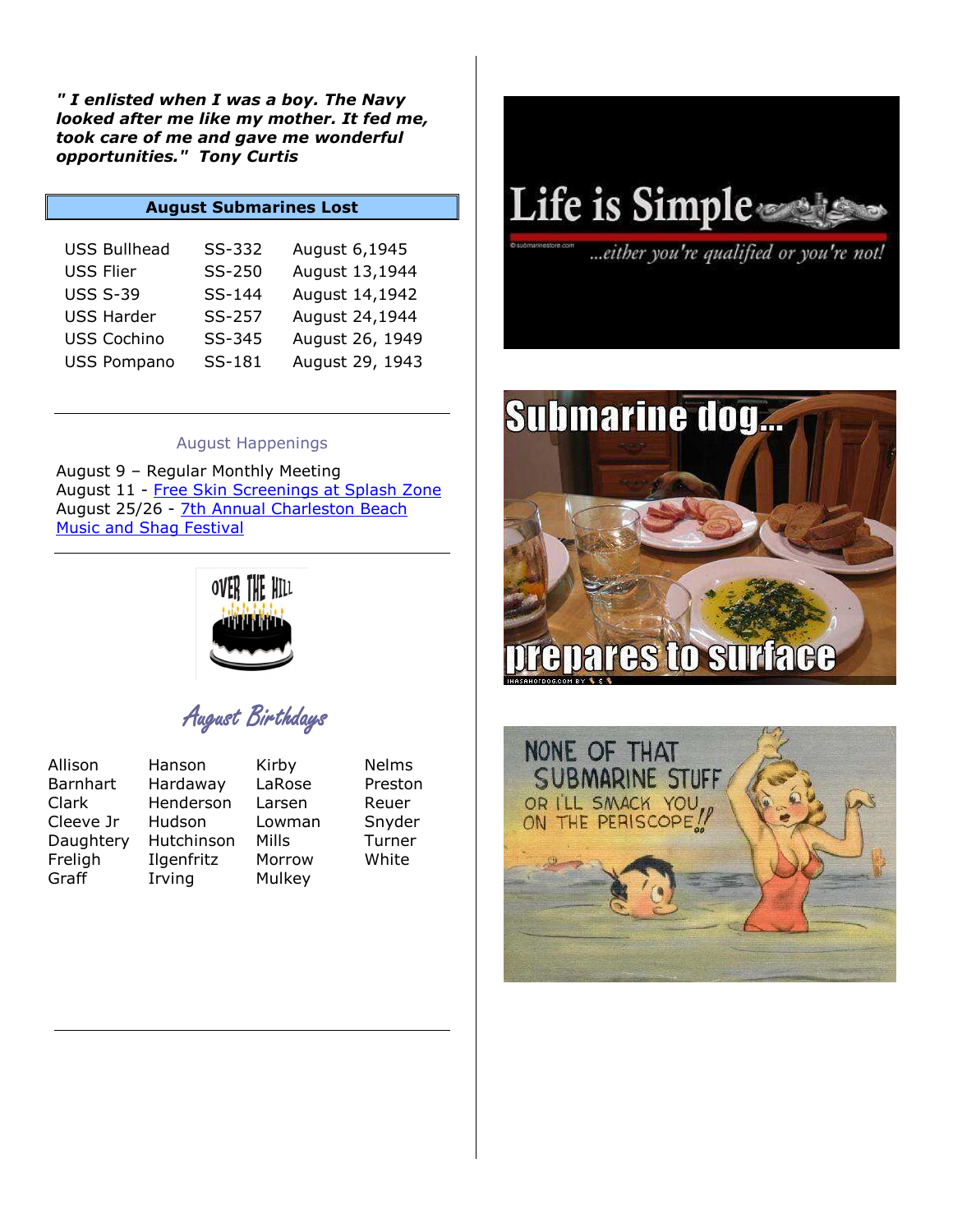### **S\*\*\*bag admits to setting USS Miami afire**

The Naval Criminal Investigative Service says it has charged a worker at the Portsmouth Naval Shipyard with setting two fires on the U.S.S. Miami.

The second fire on June 16 was minor. According to court documents, investigators said Casey James Fury admitted to setting the June 16 fire on the vessel using alcohol wipes.

The documents said Fury agreed to a polygraph test and when questioned about the May 23 fire admitted to setting that one as well.

Court papers said Fury told them he set a bag of rags on fire and left them near bunk beds. The documents said Fury set the fire to get out of work. According to the papers Fury is a civilian employee of the shipyard.

### **60 Years Of Stuff We Can't Talk About**

 This year marks the 60th anniversary of the construction of the first nuclear powered sub, the USS Nautilus. Completed in 1955, the Nautilus served until 1980, at which point it became a museum ship. Since the Nautilus, over 400 nuclear subs have been built, most of them (254) Russian. As was their custom the Russians went for quantity rather than quality. As a result of this, some 80 percent of those Russian boats have since been retired. Not only did Russian subs wear out quickly but they were not able to get to sea as often as their Western counterparts. When they did get to sea they had more problems with radiation and reactor reliability.

Thus, the peak year for Russian nuclear sub patrols was 1984, when they had 230 patrols. That number rapidly declined until, in 2002, there were none. Since the late 1990s, the Russian navy has been hustling to try and reverse this decline. But the navy budget, despite recent increases, is not large enough to build new ships to replace the current Cold War era fleet that is falling apart. The rapid decline of Russia's nuclear submarine fleet needed international help to safely decommission over a hundred obsolete, worn out, defective or broken down nuclear subs. This effort has been going on for nearly a decade and was driven by the Russian threat to just sink their older nuclear subs in the Arctic Ocean. That might work with conventional ships but there was an international uproar over what would happen with all those nuclear reactors sitting on the ocean floor forever. Russia generously offered to accept donations to fund a dismantling program that included safe disposal (of the nuclear reactors).

While Western nuclear subs can last for about thirty years, Russian models rarely get past twenty. That means two new SSN or SSGN type subs has to be put into service each year to maintain a Russian force of forty boats. Unless the sub construction budget get billions more dollars a year, that is not going to happen. Right now, the priority is on producing a new class of SSBNs (11 more Boreis are planned or under construction). These Boreis are critical because they carry SLBM (Sea Launched Ballistic Missiles) that provide a critical (they are much harder to destroy in a first strike than land based missiles) portion of the nuclear deterrent. The rest of the Russian armed forces, like most of the navy, is in sad shape and unable to resist a major invasion. Only the ICBMs and SLBMs guarantee the safety of the state. So the way things are going now, in a decade or two, Russia will end up with a force consisting of a dozen SSNs and a dozen SSBNs.

The current Russian fleet of nuclear subs is tiny and the Russians would rather keep them tied up at dock most of the time. The crews can do a lot of training at dockside and only go to sea a few times a year, to check on their state of training. Given the number of accidents their subs have had in the past decade, the training the crews are getting now is not sufficient.

Only the U.S. and Britain were able to build nuclear subs that could stay at sea regularly and for long periods. French nukes were nearly as reliable but the Chinese built nuclear boats have, so far, been of lower quality than three decade old Russian designs. India is also in the midst of getting its first generation nuclear subs operational and it has been rough going.

 While nuclear subs are a much feared weapon, they have gone sixty years with only one instance of combat. That was in 1982, when a British SSN sunk an Argentinian cruiser (the former World War II era USS Phoenix). Nuclear subs have been much more active in espionage work. While not as flashy as sinking other ships, it is dangerous, demanding, and rewarding work. Most of these efforts during the Cold War are still secret.

# **Iran To Deploy Submarines In Caspian Sea**

With three super-heavy submarines operating in the Persian Gulf, Iran is seeking to use lighter submarines in the Caspian Sea.

Admiral Abbas Zamini told Fars news agency that Iran's navy has made huge gains and become self-sufficient in designing, building and repairing its own submarines.

Iran is producing semi-heavy submarines with the goal of building super-heavy ones in the future.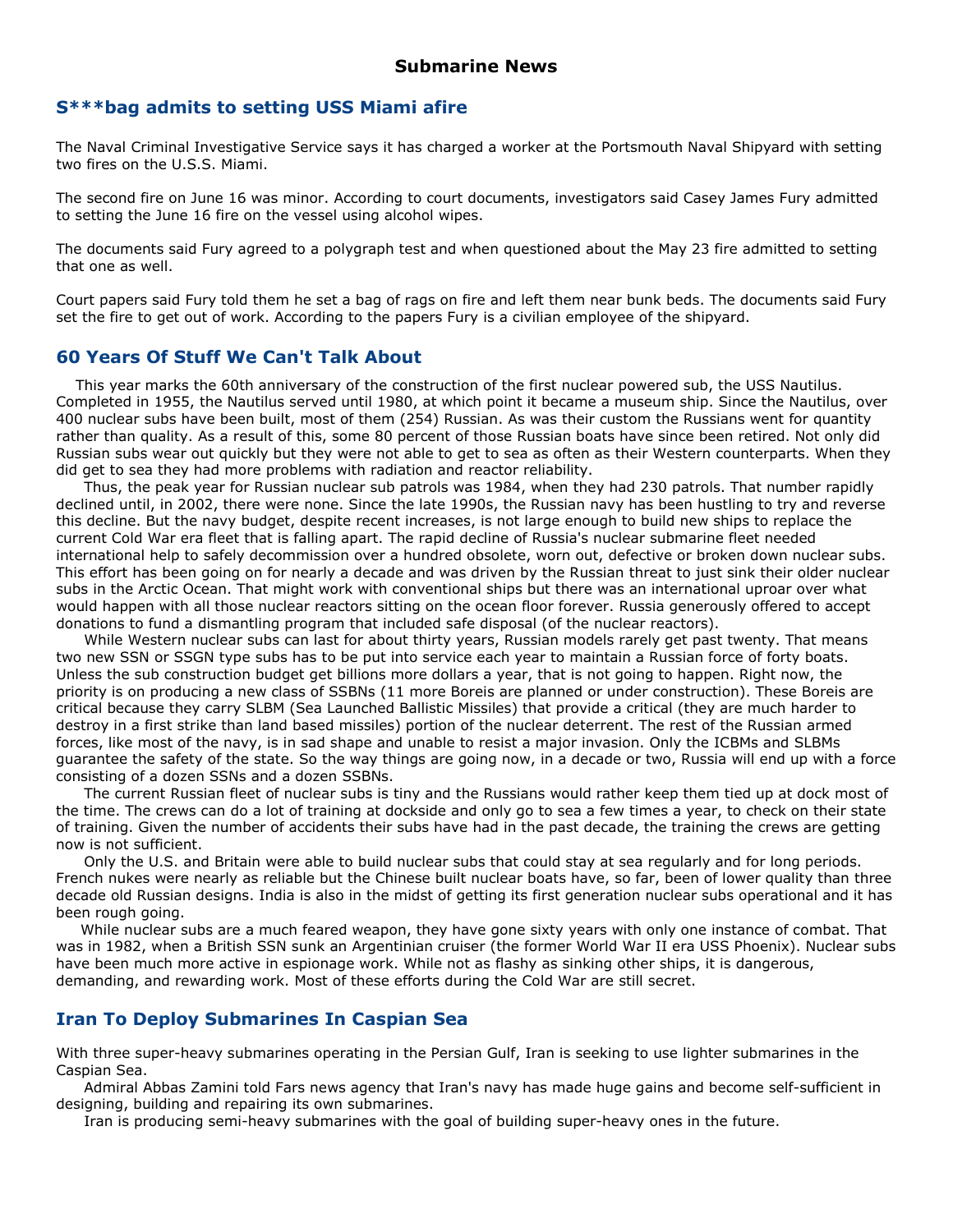The projects are part of an overall strategy to expand Iran's naval fleet and presence in international waters. Currently, battle groups are getting ready to set sail for the north Indian Ocean, the Red Sea, the Suez Canal, the Mediterranean and the Gulf of Aden.

An exercise outside Iran's border kept a super-heavy submarine under water for 67 days in the Red Sea. In February, Iran's navy sent ships through the Suez Canal for the second time since Iran's revolution.

### **USS Alexandria Leads the Formation**

ATLANTIC OCEAN (June 27, 2012) The fast-attack submarine USS Alexandria (SSN 779) is alongside the Brazilian submarine BNS Tikuna (S 34) during a formation sailing event while participating in the War of 1812 fleet exercise. The exercise is a week-long multi-national exercise involving 19 ships from the United States, Canada, the United Kingdom, Germany, Norway, Denmark, Brazil, and Portugal, and is designed to increase interoperability with allied nations, improve tactical prowess and certification of participating units.



# **Pakistan Navy's 'Nuclear' Aspirations**

Recent reports from Pakistan seem to suggest the Pakistan Navy (PN) may be on the cusp of developing a naval nuclear missile capability, even as its plans for acquiring a nuclear submarine capability gradually become clearer. The first indication of this came in May 2012 when Pakistan tested the Hatf VII (Babur)—an indigenously developed Cruise Missile with high precision and maneuverability. Reports suggested that the missile was launched from a state-of-theart multi-tube Missile Launch Vehicle (MLV), which significantly enhances the targeting and employment options of the Babur Weapon System in both the conventional and nuclear modes. Importantly, this is the third test of the Babur in the recent past, of different capacities and loads.

Then, in another significant development, on May 19, the PN inaugurated the Headquarters of the Naval Strategic Force Command (NSFC). A statement from the Pakistan military's Inter Services Public Relations said that the NSFC "will perform a pivotal role in development and employment of the Naval Strategic Force," and was "the custodian of the nation's 2nd strike capability" – presumably for use against India, in case the need ever arose. This is noteworthy because Pakistan is not known to have a sea-based second-strike capability. Therefore, a public statement that the NSFC would be in-charge of such a capability is an open admission of sorts that Pakistan is in the process of developing a naval variant of a strategic nuclear missile.

For long, the Pakistan Navy has viewed the Indian Navy (IN) with suspicion. The IN's sustained growth over the past few years has, in fact, become an excuse for the PN to push for its own development and expansion of assets. In an article written for a Pakistan daily in May 2012, Tauqir Naqvi, a retired Vice Admiral of the PN, suggested that the 'hegemonic' elements of the Indian Navy's maritime strategy have been the main drivers of the resurgence of the Pakistan Navy. The article, when read closely, is a dead give-away of Pakistan's real ambitions with regard to nuclear weapons and nuclear submarines.

Naqvi writes extensively about India's strategic vision, characterizing it as a "hegemonic" impulse that has led the IN to aim for control of the seas over an area extending from the Red Sea in the West to Fiji in the Pacific Ocean. While Pakistan, he contends, is a "peace-loving" nation, India has never been serious about developing friendly relations, fixated as it has been with the "idea of projecting power". Surprisingly, he showers Indian scientists and the IN with some unexpected, even if 'motivated' praise, by mentioning the sterling efforts of the Indian scientific community and shipyard workers in operational sing a strategic maritime capability. The complimentary references are, in effect, a none-too-disguised message to Pakistan's political leadership and mandarins in the defense ministry about the ineluctable need for Pakistan to buttress its own strategic arsenal with naval nuclear missiles and a nuclear submarine, without which, the PN can forget about countering the "evil designs" of the Indian Navy.

It is, however, Naqvi's references to India's two nuclear submarines—INS Chakra (SSN) and INS Arihant (SSBN) that dispel all doubts about the real intentions behind the avidly rendered piece. Naqvi opines that the threat that the two nuclear platforms collectively pose to the security of Pakistan, is near existential. It is the completion of the Triad (land, air and sea based nuclear weapons), he observes, that gives India the confidence to respond with nuclear weapons, even if it is made to absorb a first nuclear strike. INS Arihant is that crucial second-strike capability which could give India the vital edge during a conflict. The SSBN, he concludes, is an essential component of a nuclear arsenal, one that Pakistan must singularly pursue.

However, in his enthusiasm to convince Pakistan's defense establishment about the need for a SSBN, Naqvi overstates his case when he mentions the "diplomatic advantage" that may accrue to India on account of its nuclear submarine. There is hardly any modern precedent of a nuclear submarine (by itself) being an effective instrument of 'diplomatic persuasion', as he suggests. Nor does it really help in negotiating with other states possessing similar capability, as cooperation and negotiation in the strategic realm has to do with 'bottom-line' naval capacities in securing maritime interests and an overlap in strategic interests. While maritime cooperation does lead to economic benefits, it is not on account of possessing a ballistic nuclear weapon submarine capability, which is purely for the purposes of strategic deterrence.

The Arihant is a significant addition to the Indian Navy's arsenal but it does not introduce a strategic imbalance in the India-Pakistan context, as India, by embracing a 'No First Use' doctrine, has already renounced the strategic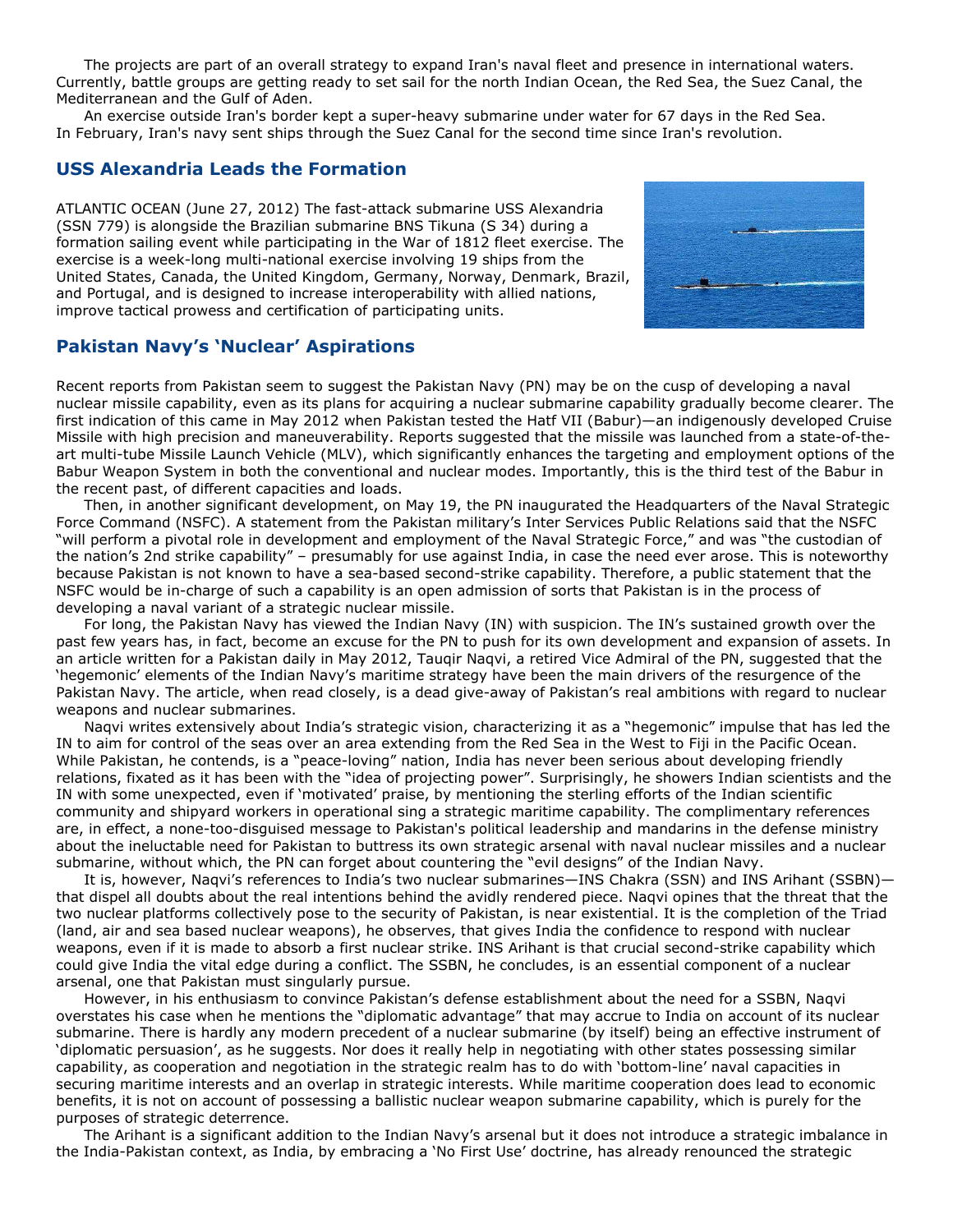advantage. The Arihant's introduction does not alter this basic reality and is unlikely to tilt the strategic balance drastically. If anything, its gives India a measure of greater confidence in securing its own maritime interests, which does not necessarily translate into overwhelming dominance of the Indian Ocean or greater vulnerability of Pakistan to India's strategic weapons.

Given India's territorial expanse and the spread of its nuclear weapon sites, even if Pakistan did get a nuclear missile capable submarine, it would not be able to neutralize India's broader nuclear weapon capability, with or without the Arihant. As regards the comparison of combat capabilities of conventional submarines and SSNs/SSBNs, it is well established that the former are not 'inferior' operational combat platforms merely on account of the absence of nuclear propulsion or nuclear weapons. Both these capabilities (though vital strategically) rarely come in handy in a tactical scenario. Admiral Naqvi again exaggerates his case by suggesting that the Pakistan Navy's conventional submarines would not be able to stand up to India's SSBN.

Interestingly, signs that the PN has been thinking seriously about nuclear submarines have been around for some time now. As early as in 2008, in an interview to a Pakistan daily, the then PN Chief, Admiral Noman Bashir, had said that Pakistan was quite capable of building a nuclear submarine and would do so "if required". Pakistan, he said, is a recognized nuclear power and if the government made a decision, the nation would develop a nuclear weapon.

In February 2012, Admiral Asif Sandhila, the present Chief of the PN, stated to the Pakistani media that the PN was mindful of India's plans to complete the sea-based arm of its nuclear triad, and was "taking necessary measures to restore the strategic balance" in the Indian Ocean region.

Questions, however, remain on Pakistan's capability to design and develop a sea-based nuclear missile. Even China, which is known to be helping Pakistan in its nuclear capabilities, does not possess a credible submarinelaunched missile. The odds that Pakistan will succeed in developing its undersea nuclear ballistic missile without assistance from China are highly unfavorable. Even if it did manage to get an SSBN, it is not certain whether the Pakistan Navy will be in a position to undertake the responsibility of the nation's second-strike capability.

Therefore, the recent drive by PN's senior serving and retired naval officers to persuade the security establishment as well as the man on the street of the necessity of a nuclear submarine capability appears ill-founded, if not disingenuous. Outwardly, it may serve to create a sense of insecurity—vital in persuading politicians about the need for a new capability—but the manifest lack of strategic logic will eventually convince few.

Pakistan's naval leadership will also be aware of the risks and financial costs of developing and operating a nuclear submarine—the need to constantly refine equipment and train personnel; of razor-sharp communications and command and control systems; and the requirement of mastering safety procedures. In the final analysis the SSBN is not an asset if it is not mastered well and operated optimally. Merely possessing one offers no strategic advantages.

## **Portugese Submarine NRP Tridente Arrives in New London**

GROTON, Conn. (June 30, 2012) The Portuguese submarine NRP Tridente moors to the pier at Naval Submarine Base New London. The diesel submarine has a crew of only 33. Prior to its arrival in Groton, Tridente participated in the multinational Fleet Training Exercise War of 1812, June 19 to 29.

## **Esquimalt-Based Submarine Makes Debut At International Super-Drill**

The arrival Tuesday of Canada's only functioning submarine at the world's largest naval exercise off Hawaii marks the first time a Victoria-class sub will participate in the international drill.

The ability of HMCS Victoria, the CFB Esquimalt-based submarine, to train with 40 surface ships, six submarines and more than 200 aircraft is an opportunity "you can't replicate through simulation," said Commodore Peter Ellis, the commander of Canadian Fleet Pacific.

The six-week Rim of the Pacific exercise, or RIMPAC, also marks the first time the United States has handed over control of key operations to Canadian officers.

The exercise, which began June 27 and ends Aug. 7, includes 25,000 personnel from 22 nations.

Ellis and two other Canadian officers leading operations during RIMPAC spoke to the Times Colonist on a conference call Tuesday from Pearl Harbor.

After a decade spent mostly in dry dock, HMCS Victoria completed the first part of its workup and fired an exercise version of the MK48 torpedo in March. The boat will complete its high-readiness certification during the exercise, which Ellis called "a huge milestone."

"Victoria's crew will really benefit from the entire experience and I dare say the surface ships [and other submarines] will benefit from having Victoria as an opponent," Ellis said. "Everyone can learn from each other here."

The super-drill, which is held every two years, is aimed at building relationships between Pacific nations, considered key to keeping the Asia-Pacific corridor safe.

Ellis compared some portions of the exercise to a pick-up hockey game, where players swap teams in order to understand how others operate. "We'll do that during the exercise to enhance the ability to work together but also to show off [our navy's] independent capabilities."

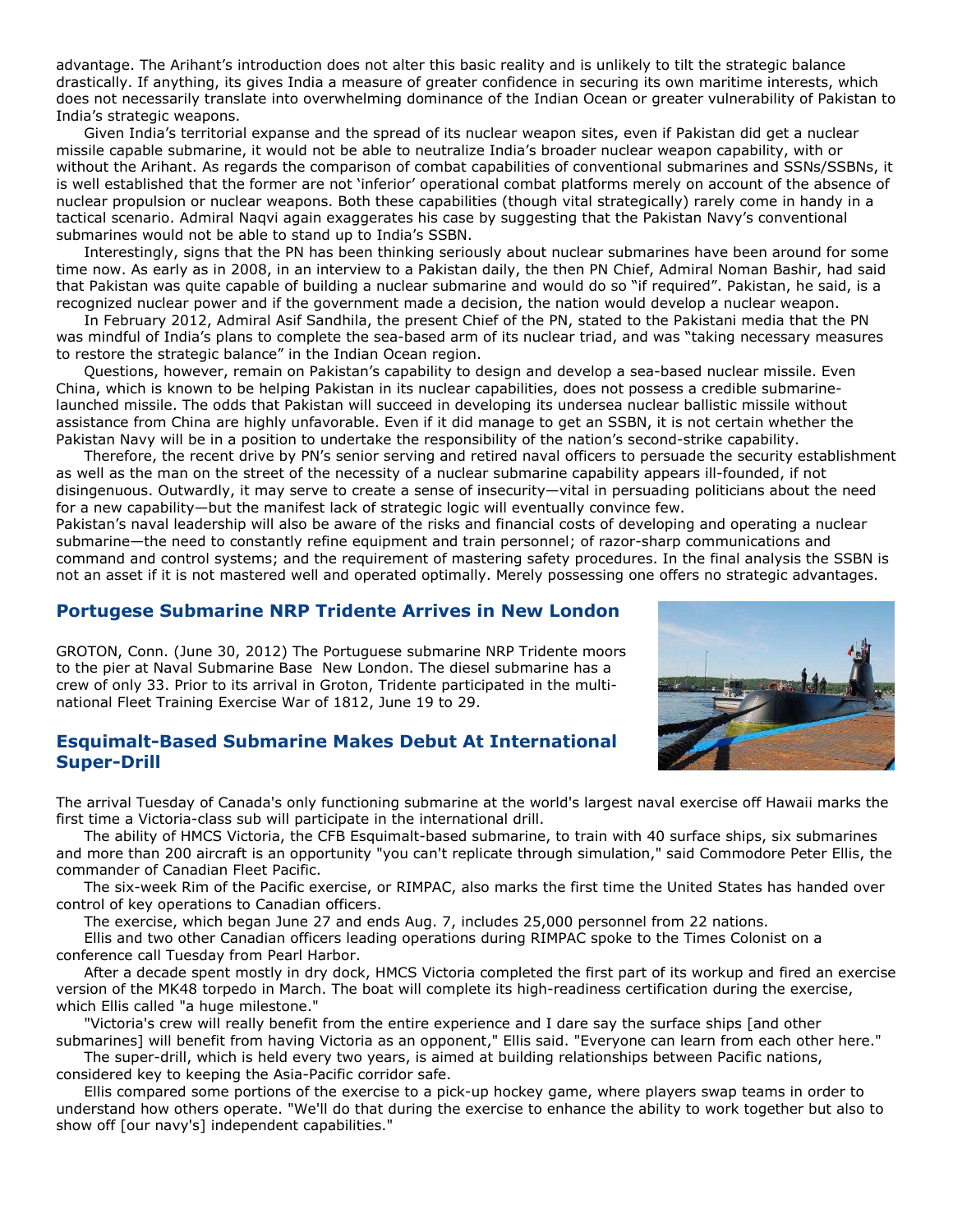CFB Esquimalt-based war ships HMCS Algonquin and HMCS Ottawa are also participating, as are the base's fleet diving unit and a Sea King helicopter from 442 Squadron at CFB Comox.

The first week starts with myriad safety meetings and communications tests before the ships start more intense live training, including missile trials, aircraft landing and anti-warfare drills.

The exercise ends with a fast-paced, four-day "real world" scenario that incorporates land, sea and aircraft capabilities, said Ellis, who is the commander of combined task force 176, an amphibious group led by USS Essex.

This year marks the first time Canadian officers have been given senior leadership positions in the exercise, which is typically dominated by the United States.

"The fact that Canada is playing a key role speaks to the size of our contributions to RIMPAC, which is second to the United States in this case," said Brig.-Gen.

Michael Hood, the combined forces air component commander for the exercise.

Rear-Admiral Ron Lloyd has been assigned deputy commander combined task force, the command structure in charge of the exercise.

# **COMSUBGRU 2 and USS Pittsburgh Sailors Recognized at Boston Red Sox Game**

BOSTON (NNS) -- Commander, Submarine Group 2 and four Sailors assigned to the Los Angeles-class attack submarine USS Pittsburgh (SSN 720), who all hail from Massachusetts, were recognized at the Boston Red Sox vs. Yankees Major Baseball League game at Fenway Park in Boston July 7-8.

As part of the Red Sox Military Recognition Program, Rear Adm. Rick Breckenridge, commander, Submarine Group 2 attended the Boston Red Sox vs. New York Yankees Major League Baseball game July 7 and was recognized during the fourth inning. Four Sailors from USS Pittsburgh attended the Red Sox vs. Yankees game July 8. The Sailors stood on the field during the national anthem, prior to the start of the game, and were also recognized during the fourth inning.

Fire Control Technician 1st Class (SS) Derek Dowen, who has served aboard Pittsburgh for nearly six years, was accompanied to the Red Sox game by three of his fellow shipmates.

"It means a lot to all of us and we are all very excited about it," said Dowen. "We are all from the area and are avid Red Sox fans."

Dowen and his fellow shipmates collectively have been fans of the Red Sox for more than 80 years. He added that his mother, Carol, arranged the once-in-a-lifetime opportunity for him and his fellow shipmates to participate in several of the Red Sox military recognition events July 8.

"I'm excited that the Red Sox allowed us on the field to take part in the national anthem," said Dowen, who added that it will be an honor to represent the U.S. Navy and the submarine force during his favorite team's game.

Carol, who fought back tears when describing what this type of recognition means to her and her family, emphasized the pride she has for her son and the men assigned to Pittsburgh.

"I'm just glad that it all worked out because they deserve the recognition," said Carol, who added that her son is a bigger fan than her and his recognition with the Red Sox's rival - the Yankees - couldn't have been planned better. Pittsburgh recently returned from a six-month deployment where they conducted maritime security and theater security cooperation efforts in the 5th and 6th Fleet area of operations. Pittsburgh, commissioned Nov. 23, 1985, was built by General Dynamics Electric Boat Division, and is the fourth American warship to be named for the city of Pittsburgh.

# **Indonesian Navy Officers Die In Sub Drill**

Two Indonesian navy officers have been killed during a submarine emergency rescue simulation in Situbondo, East Java. The men, from the KRI Cakra submarine were killed on Saturday morning, navy spokesman Admiral Untung Suropati said but added that the cause of the accident was not yet known.

The accident happened during a second dive, although all procedures had been followed after a successful first simulation. In the drill, the submarine crews were intended to be saved by divers.

# **USS Nevada Returns From Patrol**

BANGOR, Wash. (July 8, 2012) The Ohio-class ballistic-missile submarine USS Nevada (SSBN 733) returns to its homeport of Naval Base Kitsap-Bangor following a strategic deterrent patrol.

# **Navy Sends Tiny Submersibles To Persian Gulf**

WASHINGTON — The Navy is rushing dozens of unmanned underwater craft to the Persian Gulf to help detect and destroy



mines in a major military buildup aimed at preventing Iran from closing the strategic Strait of Hormuz in the event of a crisis, U.S. officials said.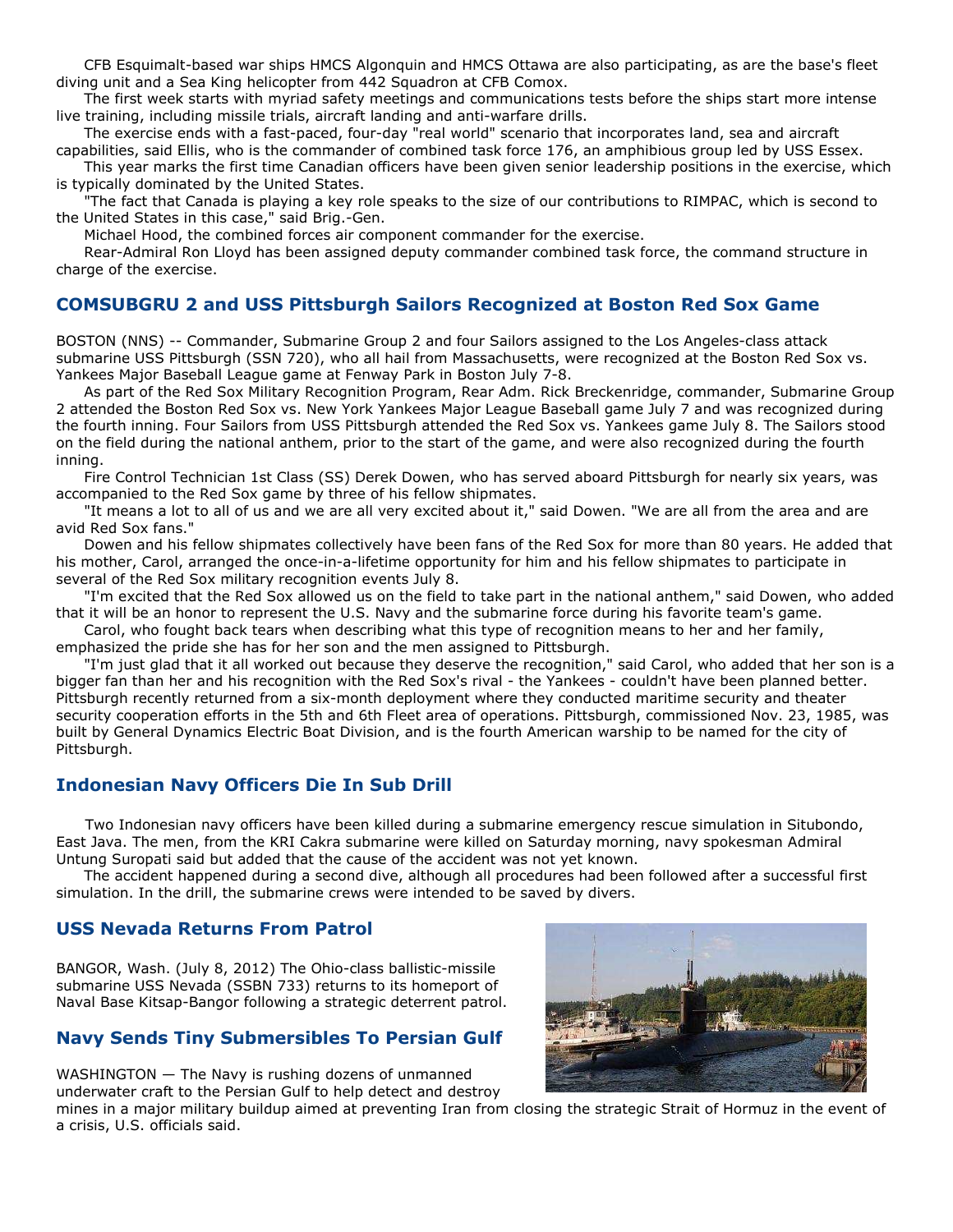The tiny SeaFox submersibles each carry an underwater television camera, homing sonar and an explosive charge. The Navy bought them in May after an urgent request by Marine Gen. James Mattis, the top U.S. commander in the Middle East.

Each submersible is about 4 feet long and weighs less than 100 pounds. The craft are intended to boost U.S. military capabilities as negotiations with Iran over its nuclear program appear to have stalled. Three rounds of talks since April between Iran and the five countries in the United Nations Security Council plus Germany have made little progress.

Some U.S. officials are wary that Iran may respond to tightening sanctions on its banking and energy sectors, including a European Union oil embargo, by launching or sponsoring attacks on oil tankers or platforms in the Persian Gulf. Some officials in Tehran have threatened to close the narrow waterway, a choke point for a fifth of the oil traded worldwide.

The first of the SeaFox submersibles arrived in the Gulf in recent weeks, officials said, along with four MH-53 Sea Dragon helicopters and four minesweeping ships, part of a larger buildup of U.S. naval, air and ground forces in the region aimed at Iran.

The U.S. already has sent two aircraft carriers and a squadron of F-22 fighters to the Persian Gulf, and is keeping two U.S. army brigades in Kuwait. Though much of the buildup has been publicly acknowledged by the Pentagon, the deployment of the submersibles has not been publicly disclosed, apparently to avoid alerting Iran.

The SeaFox is small enough to be deployed from helicopters and even small rubber boats, but it also can be dropped off the back of a minesweeper. It is controlled by a fiber optic cable and sends live video back to a camera operator.

It can be used against floating or drifting mines, which Iran has used in the past. It operates up to 300 meters deep, and moves at speeds of up to six knots. But the \$100,000 weapon is on what amounts to a suicide mission. The "built-in, large caliber shaped charge" it carries destroys the mine but also the vehicle itself.

# **Sub Forces Leader: Stress Integrity To Combat Recent Failures**

Failing to report hazing. Failing to lead. Falling down drunk. Fraternization. These are four stumbles that have cost top submarine enlisted Sailors their jobs in the past six months, as the normally silent service outpaces much larger Navy communities in the tally of fired senior enlisted and commanding officers. Two sub captains have been canned this year, as well.

Every single one of these firings is a very public "D'oh!" for the proud service, which has faced scrutiny over the past year after revelations of a cheating ring and a Sailor's hazing in separate incidents aboard two boats. And the trend is heading in the wrong direction: Only one chief of the boat was fired last year.

The solution, according to the head of the sub force, is to double down on character and integrity from top leadership to the most junior Sailors.

"I think it's only through that type of awareness and making it part of our daily awareness that we will drive these incidents down to zero," Vice Adm. John Richardson said in a late June interview. "And that's the goal: We just want none of this sort of behavior in our force." While Richardson stopped short of calling the reliefs and scandals anything more than "disappointing," he said that each one is examined and that a general report is provided to sub leaders to train their officers and Sailors.

"It's very important that we confront these situations head-on and that we discuss them thoroughly to recognize what happened, what were the vulnerabilities associated with that and we learn from them and then also we hold people accountable for when they fail to meet standards," said Richardson, who was tapped July 13 to be the four-star head of Naval Reactors.

Officials punished five Sailors, including the COB, in the 2011 hazing case on the guided-missile submarine Florida, where a junior Sailor was subjected to months of anti-gay taunting. The Navy found "a culture of hazing and sexual harassment did exist onboard" and noted that sub leaders' early efforts to stop it were ineffective, raising questions whether they were disconnected from the deck plates.

Asked if this represented a more widespread problem along the waterfront, Richardson replied: "We do not have a problem in that regard … We're sort of foxhole leaders: We are in and amongst our people while we're leading and so we get a high familiarity with what's going on." In the Florida case, Richardson continued, "There was some leadership that knew it was going on and they just really didn't respond as we would expect them to do, particularly when it got beyond the point of just ribbing and became oppressive and into hazing." Cheating on nuclear exams has also been in the headlines. In the past five years, there have been five reported incidents of cheating in the fleet on exams required for all nuclear-qualified personnel. Three of the five have been onboard subs, with the latest coming in late 2010 aboard the now-decommissioned attack sub Memphis.

One of the 14 Memphis crew members punished complained that he had been made a scapegoat and alleged that cheating was a forcewide issue. But a naval inspector general investigation found no additional evidence for this, noting that allegations of cheating have been "vigorously investigated." Adm. John Harvey, head of Fleet Forces Command, recommended the IG close the inquiry, finding the assertions "unsubstantiated." The March 8 report was obtained via a Freedom of Information Act request. Richardson stressed that these failures and scandals, which provoke hand-wringing in the sub community, are "very rare instances" and that they shouldn't come "at the expense of losing sight of what's going right" in the sub force.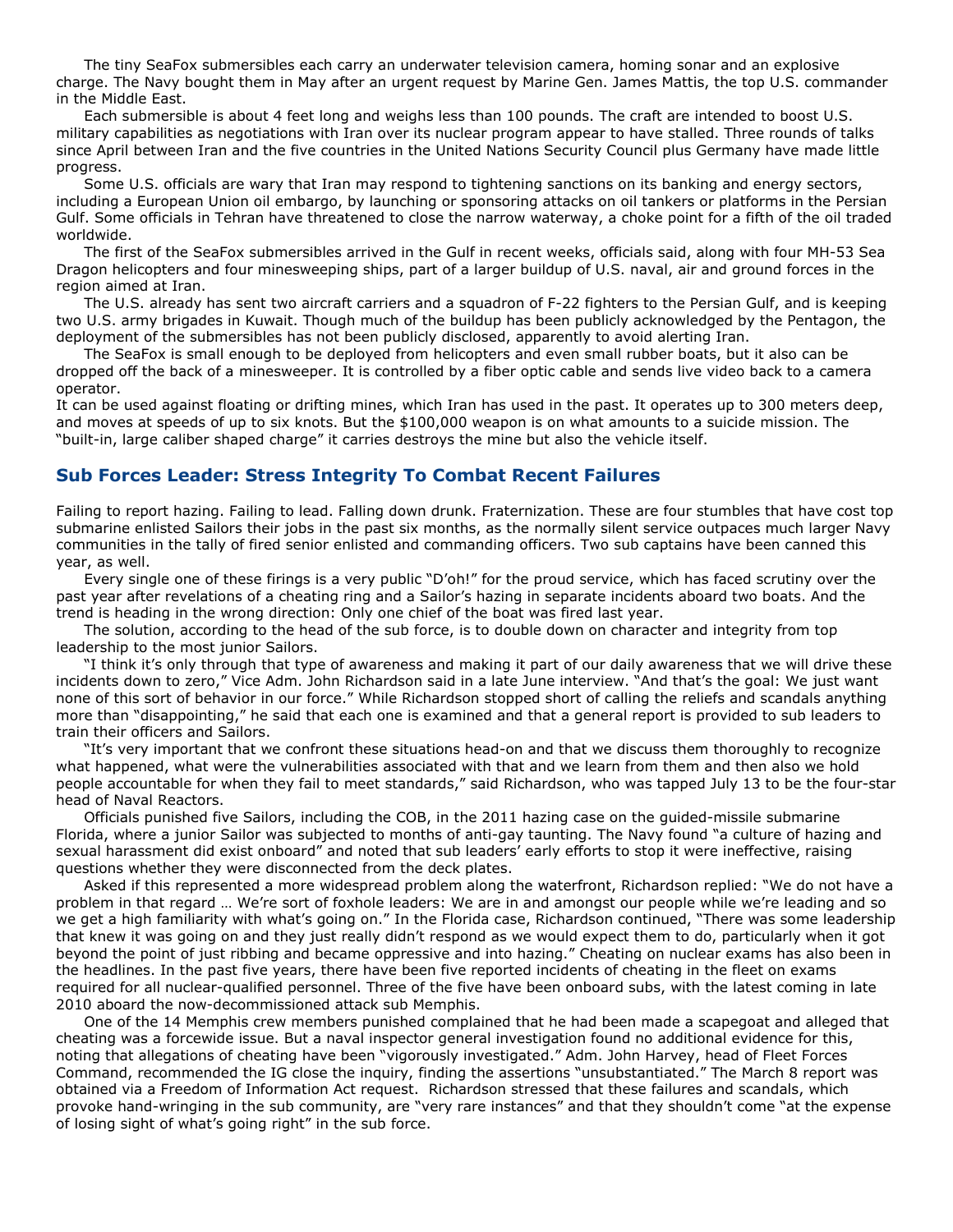# **Commendation For Entire Boomer Fleet**

The entire boomer fleet has earned the Meritorious Unit Commendation for four years of exceptional strategic missions - the first such award for the nation's undersea deterrent.

Chief of Naval Operations Adm. Jon Greenert signed the award, which is expected to be presented July 20 at ceremonies in Bangor, Wash., and Kings Bay, Ga., where the boomers are homeported, a spokeswoman said.

Sailors who served aboard one of the 14 ballistic-missile submarines from July 16, 2007, to Jan. 28, 2011, will be eligible to wear the midlevel unit commendation, a unit award equivalent to the Bronze Star.

During this time frame, these 14 boats "conducted over 119 deterrent patrols," said Submarine Force spokeswoman Cmdr. Monica Rousselow, who estimated 4,500 sailors are in the boomer fleet.

In addition to these boomers, sailors assigned to Submarine Groups 9 and 10, Submarine Squadroms 17 and 20, and Naval Submarine Support Centers Bangor and Kings Bay are also eligible to wear the MUC.

"Task Force 134 and 144 demonstrated high standards in day-to-day operations, in exercises, in training and every time they went to sea," according to the citation, referring to the Bangorand Kings Bay task forces, respectively. Given the highly classified nature of strategic missions, the citation doesn't provide any more details.

In general terms, boomers deploy for three months at a time to positions around the globe, cloaked and ready to launch nuclear intercontinental ballistic missiles, a credible and fearsome threat designed to give other nations pause before attacking the U.S. The awards presentation will coincide with the 52nd anniversary of the service's first submerged launch of a ballistic missile.

# **USS Buffalo Arrives In Singapore For Exercise**

SINGAPORE (July 17, 2012) The Los Angeles-class fast attack submarine USS Buffalo (SSN 715) arrives at Changi Naval Base, Singapore as part of Cooperation Afloat Readiness and Training (CARAT) Singapore 2012. CARAT is a series of bilateral military exercises between the U.S. Navy and the armed forces of Bangladesh, Brunei, Cambodia, Indonesia, Malaysia, the Philippines, Singapore, and Thailand. Timor Leste joins the exercise for the first time.



# **SUBVETS NEWS & VIEWS**

# **USSVI National Elections,VOTE!!! VOTE!!! VOTE!!!**

Shipmates,

If you are one of the approx 1,400 members who have already voted, thanks and read no further.

USSVI National Elections is one of the few instances that everyone has a chance to help determine the direction our organization will take. We understand that some of you are still working full time jobs and have other obligations that prevent you from participating in most of our activities, but this gesture takes so little of your time and can be completed without leaving the comfort of your home. If you are a part of a large group of our members that uses the excuse "I am not familiar with the candidates so how can I cast a vote", feel free to contact me and I will give you my take for what it is worth on each of the election decisions. The Dallas Base needs your participation to increase our percentage of members that cast a vote, please consider helping by using one of the methods listed below. I promise it is painless.

1. Go to <http://www.ussvi.org/>, then click the VOTE NATIONAL ELECTION button. Follow the instructions to log in as a member, then register your vote. (Be sure to have your copy of AMERICAN SUBMARINER Magazine at hand so you can review the full text of the Proposed Amendments and the Candidate Bios.)

2. In AMERICAN SUBMARINER Magazine, you will find a paper ballot you can complete and mail in. If you do so, BE SURE to enter your name and Base on the ballot so that I can verify your eligibility to vote before entering it into the vote tracking system.

3. At <http://www.ussvi.org/>, under the DOCUMENTS button, then the ELECTIONS button, there are downloadable documents covering the Proposed Amendments, Candidate Bios and A Ballot, all of which can be printed out for use.

It is important to remember that Proxy Voting is not allowed. This means, each member must do his own voting, regardless of method chosen. Bases cannot vote as a bloc, and any votes received as such will not be accepted.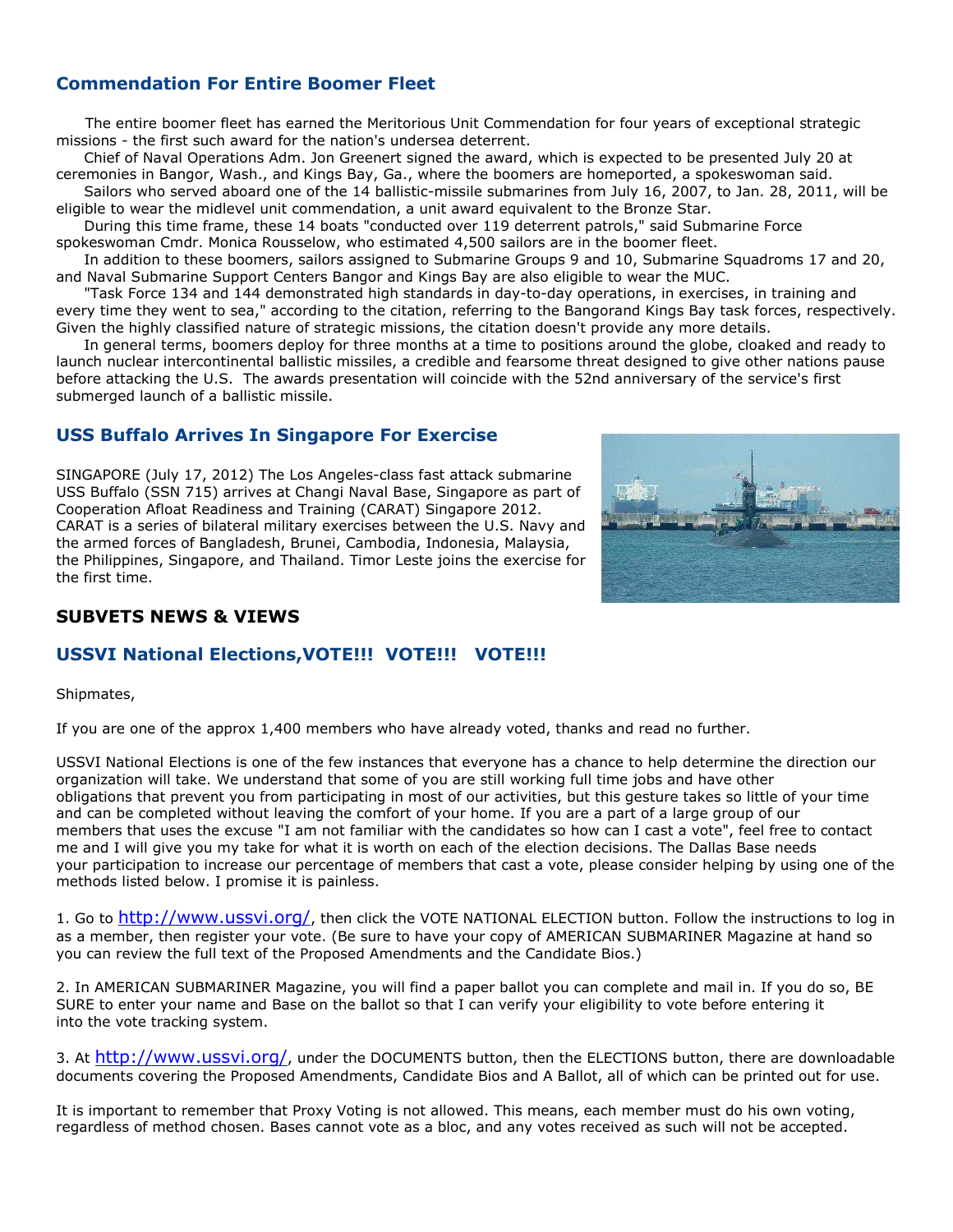Proxy voting can lead to a loss of membership for the person attempting to do so.

Your vote is your voice in the future direction and operation of our organization, so please carefully consider your alternatives and vote your choices.

I am sure you will help the Base in this annual event, so I am thanking you in advance.

Wayne Standerfer Central Region Director

# **2013 USSVI Calendar 'The Victors" available to order**

This calendar honors the World War II U.S. submariners and their boats. In World War II American submarines spent 31,571 days on patrol in the Pacific, attacking 4,112 Japanese controlled merchant ships with 14,748 torpedoes, which resulted in the sinking of 1,152.5 vessels, totaling 4,859,634 gross tons, or an average of 329.5 tons for every torpedo expended.

The loss dates for all U.S. submarines sunk or destroyed are listed in addition to other historic dates in both U.S. Submarine Veteran and U.S. Navy submarine history.

Individual calendars are  $$ 9.95 + 2.00$  shipping.

Order yours today by credit card at<http://ussvinationalstorekeeper.com/> or by sending your check or money order made payable to USSVI to Barry Commons, USSVI National Storekeeper, 2603 Main St. PMB 293 . Oakley, CA 94561.

If the base member indicates his base name when he orders online, his base will get \$1.00 credit per calendar ordered towards future Base SK purchases.

# **NEW YORK CITY'S VETERANS DAY PARADE, NOVEMBER 11, 2012**

Shipmates:

We (USSVI) have been invited back to New York City again this year for the Veterans Day Parade on November 11, 2012. The NYC Veterans Day Parade is the largest Veterans Day Parade in the nation. The sole purpose of the NYC Veterans Day Parade is to honor the service of our Veterans and to salute our currently serving military.

This year's theme is "UNITED WE STAND", reminding the public to stand behind America's veterans, as well as reflecting on the founding principles of our nation.

Last year, they expected in excess of 20,000 participants and over 600,000 parade spectators along the parade route. Those numbers were FAR exceeded. The event is televised also, so millions more will view it.

Last year was our first year of participating, and we had a small number of participants (10) and one submarine float. Five different bases were represented and all had a great time. I would like to see many times that amount participating this year. They can handle as many as want to show up. This includes floats.

Please get back to me if you are interested in participating this year. It is a great opportunity to show the rest of the world we are proud Submariners and great advertising for USSVI. I will be handling the application and registration process again this year, and the sooner I can find out approximately how many shipmates and floats will be participating, the better the parade committee can plan their logistics (parking, staging, etc).

Thanking you in advance, and looking forward to seeing you in NYC on Veterans Day.

Bill Andrea ESRD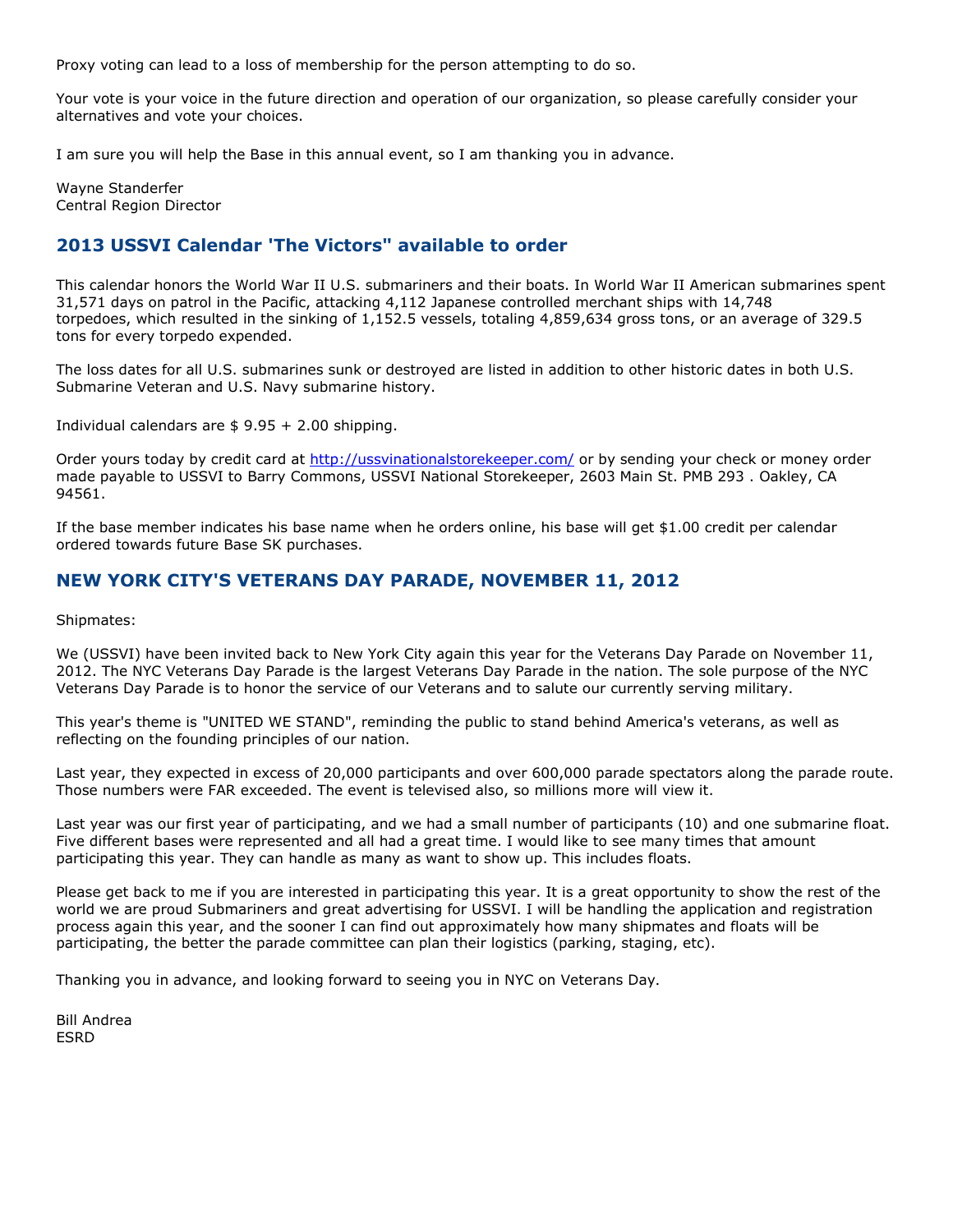# **Do you have stories relating to SUBSAFE?**

April 10, 2013 will mark the 50th anniversary of the loss of THRESHER with 129 aboard during trials off the coast of New England in 8,400 feet of water.

TEAMSUB of NAVSEA has already undertaken several efforts to help memorialize the 50th anniversary of the loss of THRESHER.

During the celebration of the life of Don Matteo in April, a couple conversations noted the upcoming 50th anniversary of the loss of THRESHER. Also, it was recognized how few of the submarine community members that were active at the time of the loss are still with us today.

Paul Sacilotto is one and he shared some great stories from that time. Many of today's active members were not born at the time of the loss.

That led a few of us to ask "What can we do to help perpetuate in the culture of the current and future TEAMSUB community the impact the loss of THRESHER had on the development of a safety program for submarines?" The conclusion was that the putting together the history of the development of the SUBSAFE program as it was established and evolved by collecting stories, recollections of events and related documents from those that participated would be worthwhile.

Janey Nodeen of Burke Consortium, Inc. has volunteered to organize the contributions into a coherent package for donation to the current SUBSAFE community.

What can you do? Think back to when you were an active member of the submarine community and recall events that contributed to the development of the SUBSAFE program. Think of the efforts that lead to the issuance of the 20 December 1963 letter and modifications and ultimately the SUBSAFE Manual as it exists today. The following may help jog your memory:

History/stories surrounding the original 20 December 1963 letter establishing the SUBSAFE program. History/stories surrounding the development of the SUBSAFE Manual and its subsequent revisions. History/stories of key program groups: SUBSAFE Steering Task Group, SUBSAFE Oversight Committee, SUBSAFE Working Group

History/stories of key positions and responsibilities: SEA92/SEA07, 92Q/07Q, Program Office SUBSAFE Directors, SUBSAFE Program Directors, etc.

History/stories/testimonies surrounding the actual loss of THRESHER, the Court of Inquiry, Congressional Hearings, restrictions placed on submarines, etc.

What was the first in-service submarine to be SUBSAFE and any details?

What was the first new construction submarine to be SUBSAFE and details?

What were the first SUBSAFE certifications like and how did they evolve?

What boat received the first SUBSAFE Certification Audit?

What were the first SUBSAFE Certification Audits like and how did they evolve?

When did we start Functional Audits and who had the first one?

When did 92Q (07Q) stand up and any history of the standup?

Any noteworthy significant problems or hurdles in the SUBSAFE program evolution.

Pease send your contributions to: [subalum@bcinow.com](mailto:subalum@bcinow.com) 

Please send any hard copies to:

Burke Consortium, Inc. (Attn: Sub Alum) 5500 Cherokee Avenue, Ste. 510 Alexandria, VA 22312

Our goal is to create a story that will be meaningful to current and future members of the submarine community so that the loss of THRESHER's impact on submarine safety will be carried on as a part of the culture of future members of the submarine community.

Remember - No SUBSAFE certified submarine has been lost. We need to help keep it that way. Thank you for your help.

Bob Schultz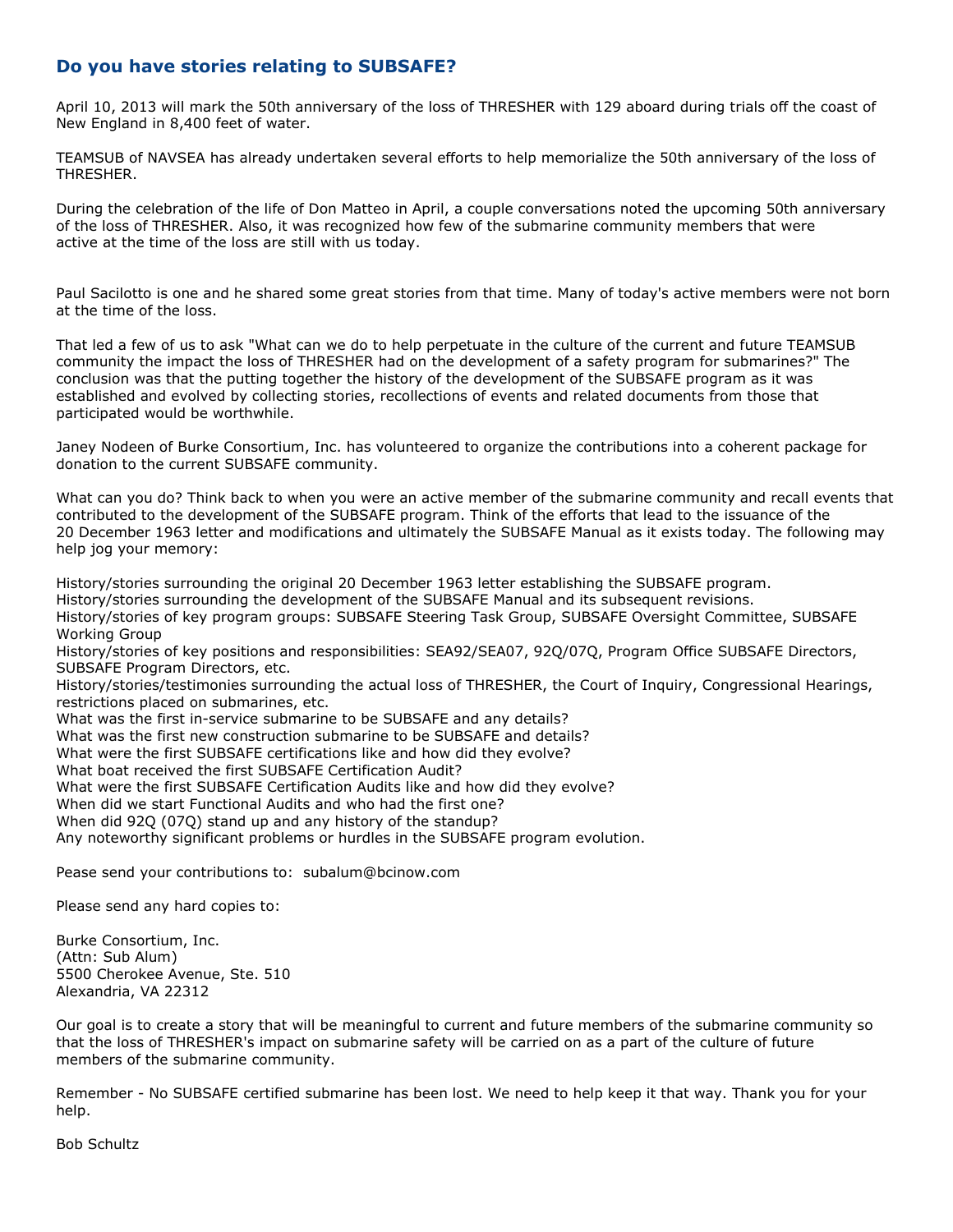# **Navy & Veteran News and Other Gouge**

### **Save The Clamagore**

 The USS Clamagore (SS 343), the last Guppy III submarine, is destined for the scrap heap. Clamagore, still serving as part of the Patriots Point museum in Mount Pleasant, SC, needs a multi-million dollar overhaul. Unfortunately, neither the museum, nor the state of South Carolina has the money to fund the refurbishment.

And, if we, the past and present submariners of the world don't save Clamagore, she will be sold to the highest bidder for scrap. None of us wants to see that. The USS Clamagore Veterans Association has established this website to help raise enough money to keep Clamagore out of the smelter's pot. To help, click the link for the rest of the story...

# **[Save The Clamagore](http://www.savetheclamagore.com/)**

# **U.S. Navy Renders Honors at Funeral of Ernest Borgnine**

LOS ANGELES (NNS) -- A U.S. Navy honor guard paid tribute to the late actor Ernest Borgnine with a full-honors military sendoff at Forest Lawn Memorial-Park and Mortuaries cemetery in Hollywood, Calif., July 14.

The honor guard honored Borgnine's lifetime of service and contributions to the Navy and its cause.

"Ernie, as you may know, loved and adored the Navy, and the sea, and all of you," said Tova Traesnaes Borgnine, the late actor's wife. "I know Ernie's looking down on us right now and blessing all of you and all of your fellows across the world for all you do for our country, for our people, and especially for us today."

After serving in the Navy for ten years, Borgnine left the service at the end of World War II as a Petty Officer 1st Class. Ten years later, he won an academy award for his performance as the lead in "Marty."

He went on to star as the title character in the hit '60s sitcom "McHale's Navy." In 2004, then-Master Chief Petty Officer of the Navy Terry D. Scott awarded Borgnine with an honorary advancement to chief petty officer.

"When Ernie was promoted to honorary chief ... there was never, of all the honors - even Ernie's academy award never anything that meant as much to him," said retired U.S. Navy Capt. Kathi Dugan, one of Borgnine's closest friends. "He had tears in his eyes."

When Borgnine was making his final arrangements, requesting military honors at his funeral was definitely his idea, said Dugan.

Dugan quoted Borgnine as saying, "'I don't know if I've earned [a military funeral], but I can't think of a more appropriate way for me to leave this world than with my Navy men and women'."

The Navy portion of the ceremony was organized by Builder 2nd Class Marco Valdovinos, the funeral honor guard district coordinator attached to the Navy Operational Support Center in Moreno Valley. Valdovinos says that his 30 member contingent of Reserve Sailors have officiated at more than 1,450 ceremonies this past fiscal year.

"This veteran has a great history of contributions to our community, to our nation and to the service," Valdovinos said. "To me, it's a tremendous honor. There's nothing greater for me, to be able to serve in this capacity. To render one final salute to our fallen veteran - it is just great."

Borgnine thought so highly of the Navy that he asked in his will that attendants to his funeral donate to the Navy and Marine Corps Relief Society in lieu of bringing flowers.

One attendant from the press donated a thousand dollars that day.

For more information, visit [www.navy.mil](http://www.navy.mil/), [www.facebook.com/usnavy](http://www.facebook.com/usnavy), or [www.twitter.com/usnavy](http://www.twitter.com/usnavy).

For more news from Navy Public Affairs Support Element West, visit [www.navy.mil/local/pacensandiego](http://www.navy.mil/local/pacensandiego)/.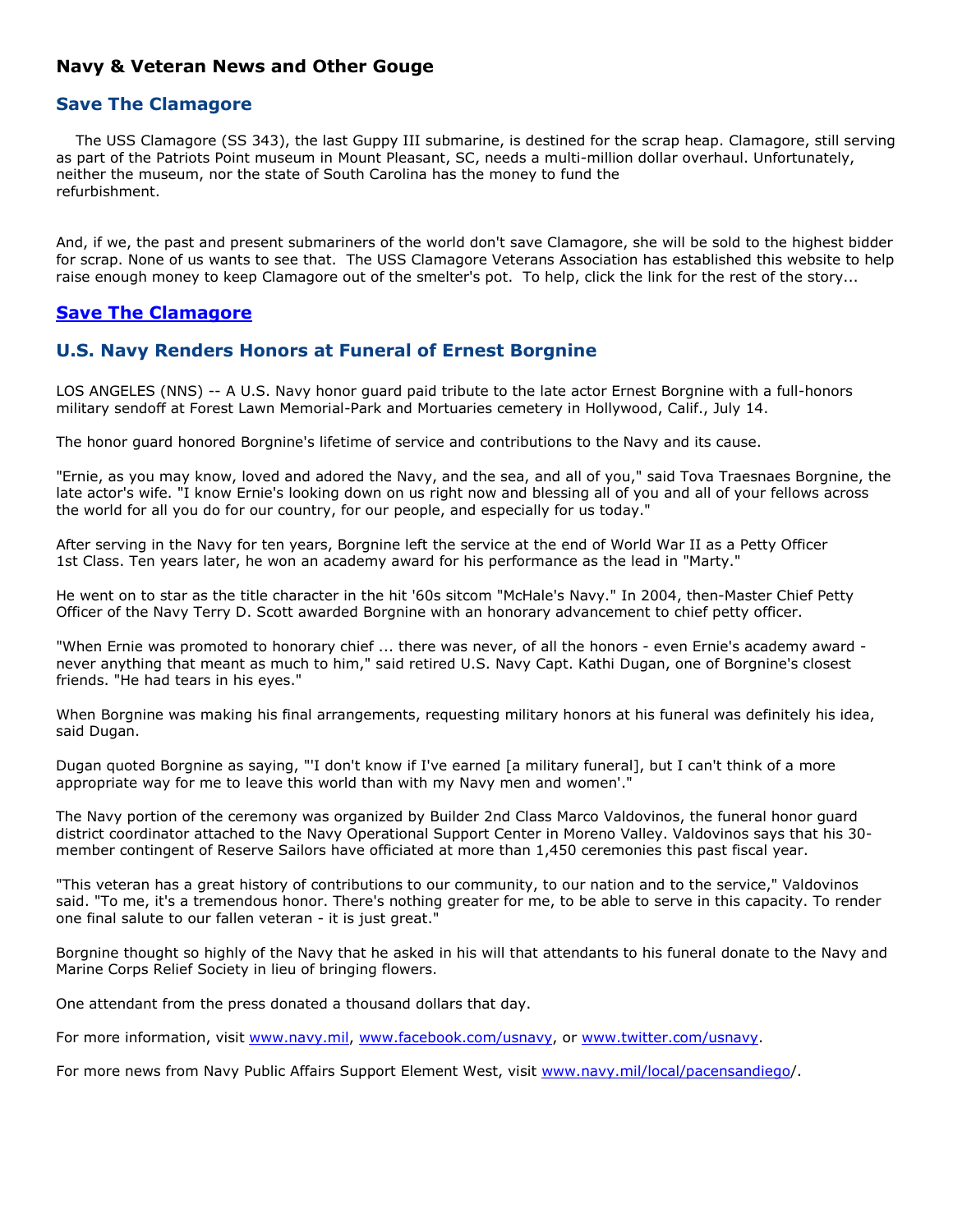## **Gender-neutral Ford layout nixes urinals**

For the first time, the Navy has designed an aircraft carrier with women in mind. Gerald R. Ford-class carriers will have gender-neutral berthing and heads without urinals, differentiating them from all previous carriers.

 These design details, provided only to Navy Times, give an early look at the amenities planned for the new carrier class, the first of which will hit the fleet in 2015.

 Gender-neutral berthing is just one part of a broader plan intended to ensure comfort aboard the carriers, Navy officials said. All berthing areas will be connected to a toilet and shower, and there will be no more crew living spaces with 200-plus sailors, according to Rear Adm. Thomas Moore, program executive officer for aircraft carriers.

 Carriers have deployed with women since 1994, but every one built since then has included urinals. By using just toilets, any head quickly switch from male to female.

 Giving every berthing area a connected toilet and shower — another carrier first — means sailors won't have to get dressed if they wake up in the middle of the night to use the head.

Engineers have completely scrapped quarters designed to hold 200-plus enlisted sailors. While that's probably good news for sailors, the design also reduces the number of smaller quarters that hold 20 or fewer sailors.

In their stead are more medium-sized living areas.

 Specifically, enlisted sailors will be spread among 86 different berthing spaces. Of those, 83 will hold between 20 and 83 sailors; the remaining three will hold 19 or fewer. In comparison, Nimitz-class carriers had 33 spaces with 19 or fewer sailors and three with more than 200 sailors.

 An exact layout of every berthing space was not available. But a Ford floor plan for a 36-sailor living area shows three-high stacks of racks, one locker per person plus two dirty clothes lockers and smaller lockers for sailors who do not have storage space underneath their mattress. Directly connected to the berthing areas are three toilets, three sinks and two showers.

 Officers may find themselves in larger berthing areas with more racks. The number of staterooms — quarters that accommodate one to three sailors — is dropping from 68 percent of total officer living quarters on Nimitz-class flattops to 52 percent on Ford. Meanwhile, the number of bunkrooms — quarters that accommodate four or more officers — went from 32 percent of officer berthing on Nimitz-class carriers to 48 on Ford. On the upside, Nimitz-class carriers have as many as eight officers per bunkroom while Ford maxes out at six.

 All officers will have adjoining bathrooms on Ford. On George H.W. Bush, the last Nimitz-class carrier, only senior officers had them.

 Ford-class carriers won't have modular "sit-up" berths, which allow more headroom in the racks. The Navy is sticking with the traditional racks stacked in twos or threes for enlisted and ones or twos for officers.

#### Sailor reaction

 Sailors contacted by Navy Times about the changes were largely optimistic. Unauthorized to speak on the subject, they spoke only on the condition of anonymity.

 Several sailors were glad to hear urinals were going away, mainly because they're harder to clean than toilets and they easily break down. One less toilet fixture also means fewer parts to have to store.

 Ford will use a vacuum-powered septic system like Bush, which experienced widespread toilet failures during its first deployment that were due, in part, to narrow pipes. Bush's skipper, Capt. Brian Luther, said he planned to encourage the Navy to make changes to Ford to prevent toilet outages.

 There are clear advantages to connecting berthing space to the bathrooms, said a chief petty officer at an aviation training unit.

 Many sailors like to sleep in little clothing, he said. On Ford, they won't have to bother with putting on more appropriate clothing before hitting the head.

 A corpsman said he has seen sailors relieving themselves into bottles in their rack rather than having to get dressed in the middle of the night.

 Sailors also said adjoining bathrooms will likely reduce the harassment sometimes faced by sailors wearing robes or towels in the passageways.

There is one downside, the corpsman noted: If a toilet backs up, it means the smell will drift into the berthing area.

The smaller the crew in the berthing space, the better, added an electronics technician on the carrier Enterprise.

 "I live in a 27-person berthing, where we are a tight-knit group," he said. "It is very easy for us to address issues with individual sailors that violate living standards and fix the issue quickly. Some of my colleagues don't have that luxury."

### **Kings Bay Memorial Service**

The Annual Kings Bay Memorial Service will be Wed 31 Oct thru Sun 4 Nov 2012. Registration forms will be mailed out this week. Keep in mind that it's ONE FORM PER PERSON and EVERY PERSON MUST HAVE A SEPARATE FORM. If you have never attended this Memorial Service, you just don't know what you a missing.

 On Thursday, prior to the Friday Base Memorial Service, there will be a service for Jim Eddy Johnston in the park across the street from the St. Mary's Submarine Museum. Jim was the self-appointed Southern Regional Historian for Submarine Conventions and Memorial Services and always made available photo albums documenting prior events in the Hospitality Room.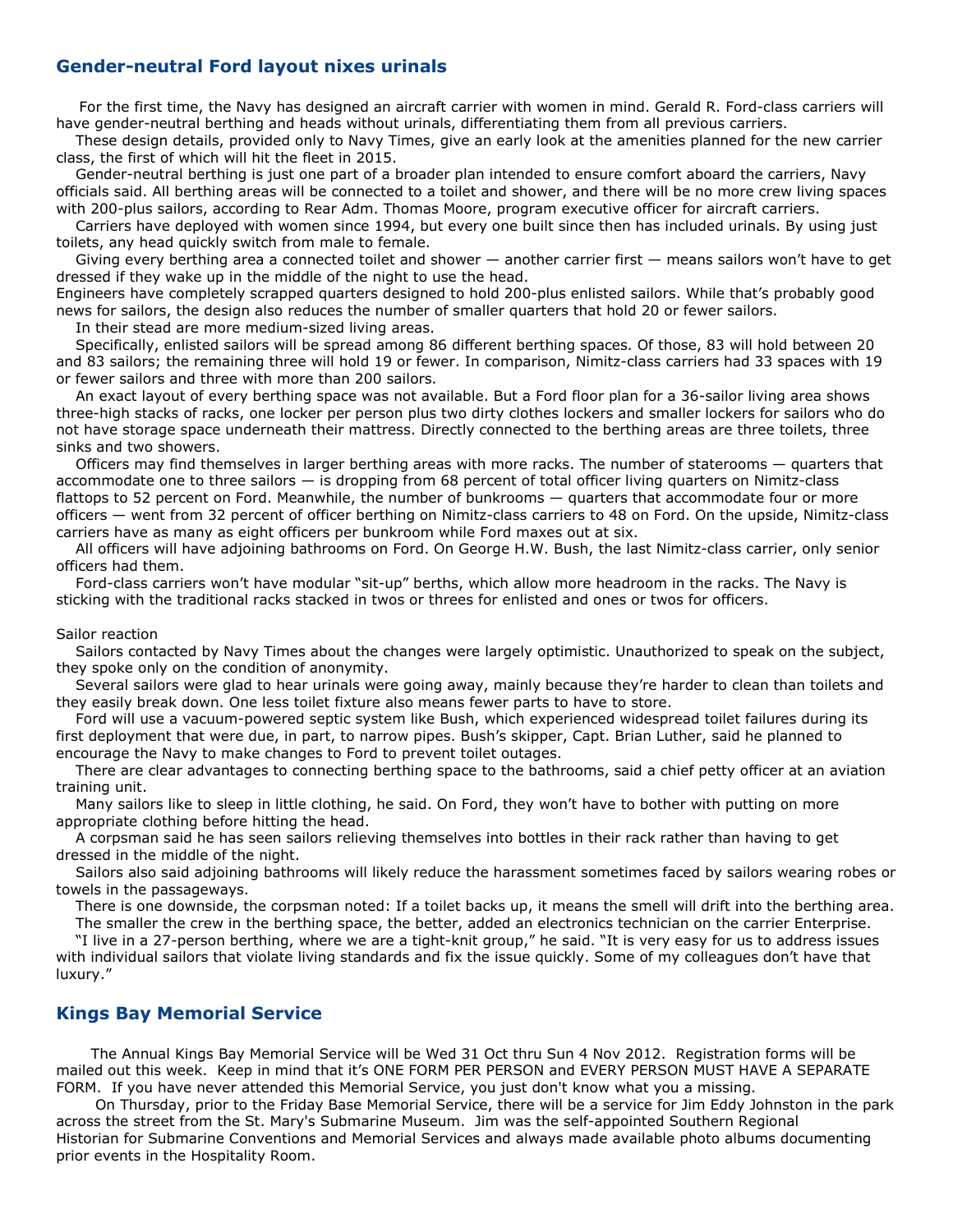# **On The Web**

# **Some Websites and Blogs of Interest to USSVICB Members**

**[Summer From Kandahar](http://qovf.blogspot.com/2012/07/summer-update-from-kandahar.html)**

# **[USSVICB Scholarship Presentations](http://ussvicb.org/scholarship/2012%20scholarship/Admiral%20Osborn%20Scholarship%20Presentations.pdf)**

**[Buffet Discounts](http://www.militaryshoppers.com/email/071212_buffets/)**

## **[I Am The American Sailor with Ernest Borgnine](http://www.youtube.com/watch?v=6hWPqSP31lY&feature=youtu.be)**

## **[Aboard The Quietest Submarine In The World](http://www.youtube.com/watch?v=TfjYZUiOkUw&feature=related)**

(email your favorite links for publication to [steve\)](mailto:steven.morawiec@comcast.net)

# **Navy History**

# **Subject: Why the USS THRESHER (SSN-593) Was Lost?**

In April 1963, the author, then the Analysis Officer at the Sound Surveillance System (SOSUS) Evaluation Center in Norfolk, VA, had just completed the U.S. Nuclear Submarine Acoustic Data Handbook, a comprehensive summary of the low frequency, narrowband acoustic signature characteristics of all U.S. nuclear submarines then operational, including the USS THRESHER (SSN-593). That document was based on analysis of more than 700 acoustic detection events of all nuclear submarines.

Acting in that capacity, and with those technical qualifications, the author, subsequently the lead acoustic analyst at the Office of Naval Intelligence for 42 years and author of WHY THE USS SCORPION (SSN-589) WAS LOST, reviewed on page 151 of the WINTER 2012 issue of THE SUBMARINE REVIEW (WI12TSR), called in acoustic data from all Atlantic SOSUS stations to determine if the loss of the USS THRESHER had been acoustically detected. That analysis identified a signal of extreme amplitude produced by the collapse of the THRESHER pressure hull at 09:18:24R on 10 April 1963. The derived position - a four nautical mile (nm) by eight nm ellipse with a major axis oriented 040-220 provided the basis for the successful search for the THRESHER wreckage.

That analysis also determined the THRESHER non-vital electrical bus, after two minutes of line-frequency instability, failed for unknown reasons at 0911R while the nuclear reactor coolant pumps (RCPs) were in FAST. (Note: the SSTGs were not acoustically detected; the instability of the non-vital bus was derived from measured instability in the RCP rotational-rates. The non-vital bus line frequency was determined by correcting for the 2.5 percent slip of the RCP drive motors. Also note that the signal strength of the RCP sources at 0911R, at a detection range of about 30 nm, indicated that had the RCPs been shifted to SLOW at 0911R, they should still have been acoustically detected - but no such detection occurred.) The electrical load thrown on the vital bus at 0911R by the failure of the non-vital bus with the RCPs in FAST exceeded the capabilities of the vital bus; the RCPs (initially detected at 0845R in FAST as THRESHER, according to the deep-dive OP-PLAN, was approaching a depth of 1000 feet) went off-line and the reactor scrammed at 0911R. The coincident detection of an acoustic signature component at a fixed ratio relative to the RCP source unique to S5W RCPs confirmed the SOSUS detection was THRESHER. There were no acoustic detections by SOSUS of any THRESHER main propulsion sources as would have been probable had speeds above about 14 knots been employed. The author provided the above assessments of RCP operating mode and loss of signal in testimony before the THRESHER Court of Inquiry (COI) on 18 April 1963 with supporting testimonies by BUSHIPS Code 345 and the David Taylor Naval Ships Research and Development Center personnel, respectively, CAPT Patrick Leahy and Mr. Edwin Savasten.

At 0913R, two minutes AFTER - repeat, AFTER - the reactor scrammed, THRESHER informed her escort ship, the USS SKYLARK (ASR-20), by underwater telephone, that she was (quote) experiencing MINOR difficulty.(end quote) The COI concluded the rupture of a silver-brazed, sea-connected pipe had produced flooding in the engine room that shorted-out electrical systems causing the scram, an assessment still accepted at the highest levels within the Navy; however, that assessment requires that flooding at test-depth that resulted in a reactor scram and a loss of propulsion be described by THRESHER as a (quote) minor difficulty. (end quote)

At 0917R, SKYLARK received a final communication from THRESHER that contained the number 900. That number is assessed to have been the depth in feet (referenced to test-depth as required by the deep-drive OP-PLAN security directive) by which THRESHER had exceeded her test-depth of 1300 feet, or 2200 feet. With an estimated average